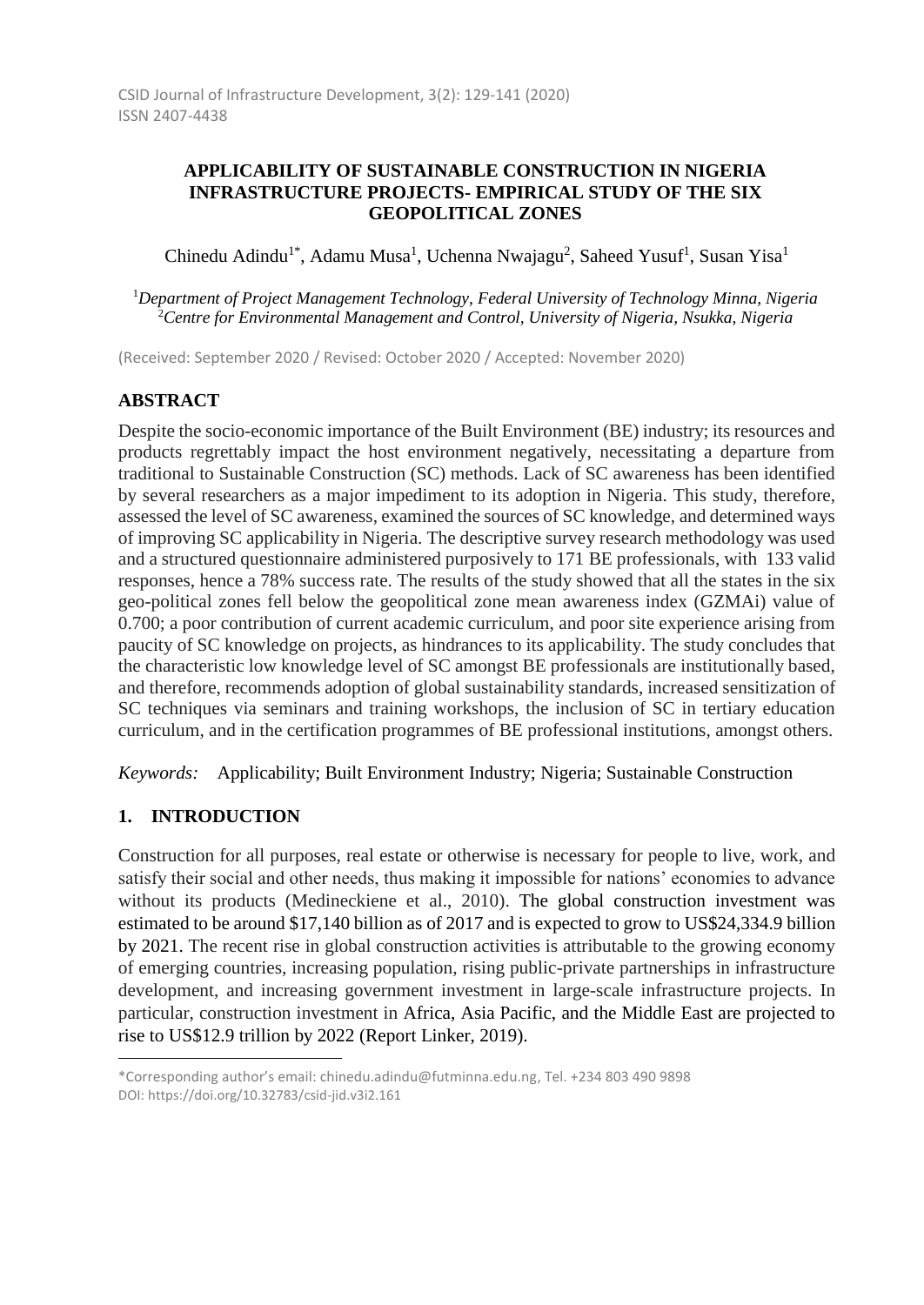According to Tiwari et al. (2016) construction projects impact greatly on the environment with the majority being polluted, waste disposal, resource use, soil erosion, and material wastage, habitat destruction, desertification, and many others. Public Technology Inc. (2006) declared that construction projects contributed one-sixth of the world's freshwater, one-quarter of the wood harvest. While two-fifth of its materials and energy use have a significant impact on the environment, United Nations Environment Programme (2002) forecasts that between now and 2032 over 70% of the land surface will be ravaged with waste arising from increased construction and urbanization and its destructive consequences on natural resource and wildlife habitats. Despite the unprecedented socio-economic importance of the construction industry; regrettably, its resources and products impact the host environment negatively and significantly (Akadiri et al., 2012). Key among the specific impacts of construction include - public impacts, natural resource impacts, and ecosystem impacts (Zolfagharian et al., 2012). Tiwari et al. (2016), states that construction projects impact greatly on the environment with the majority being pollution, waste disposal, resource use, soil erosion, and material wastage, habitat destruction, desertification, and many others. Studies by the Inter-Governmental Panel on Climate Change (2007) forecasted the following as likely consequences should the Africa continent fail to take environmentally sustainable actions timely;

- 1. decrease in rainfall in the already arid regions of Eastern and Southern Africa
- 2. increase in drought and desertification in North Central Africa
- 3. severe water scarcity by 2025 in the West African countries of Benin Republic, Burkina Faso, Ghana, Mauritania, Niger, and Nigeria.

Governments of nations constitute major investors of Built Environment infrastructures the world over. They also, through their educational institutions, professional bodies, and relevant ministries, departments, and agencies (MDAs) provide enabling laws and statutes that regulate activities of various sectors of a national economy. Several studies have been made for the adoption of sustainable construction in Nigeria and the African continent. It attempts as a deliberate effort to stem the growing environmental challenges and impact of traditional methods of construction project delivery on the natural environment and the imperatives to align construction processes in the region with global practices (Allu & Ebohon, John, 2014; Bond, 2011; Conejos et al., 2013; Eromobor & Das, 2013). Arising therefrom, the applicability of sustainable construction in Nigeria, the African region, and other developing economies have witnessed several efforts of scholars and industry stakeholders in a bid to identify the challenges.

#### **1.1. Problem of Study, Research Gap and Justification of Study**

Studies by some researcher cover the lack of awareness of Sustainable construction by built environment industry stakeholders and pubic investors as a major impediment to its application in Nigeria, among others (Abisuga, A O; Oyekanmi, 2014; Aghimien et al., 2018; Dalibi et al., 2017; Nduka & Ogunsanmi, 2015; Tunji-Olayeni et al., 2018). Several other kinds of research related to the application of sustainable construction in Nigeria focused severally on barriers/ challenges confronting it from several perspectives (Aghimien et al., 2018, 2019; Ametepey et al., 2015; Davies et al., 2017; Djokoto et al., 2014; Yusuf et al., 2019). Observedly, amongst the long list of challenges to SC adoption, lack of awareness on sustainable construction method is the most common. Studies by Alsanad (2015) also showed that 'lack of awareness' ranked highest amongst ten (10) barriers of sustainable construction in Kuwait with a mean value of 4.24. AlSanad's study also revealed that only 27.60% of the respondents had between 'good-excellent' knowledge of SC. Thus, the problems of lack of awareness and low knowledge of SC have assumed an international dimension and have become state-of-the-art in sustainable construction research. One of the issues surrounding the lack of SC awareness is the lack of historical data and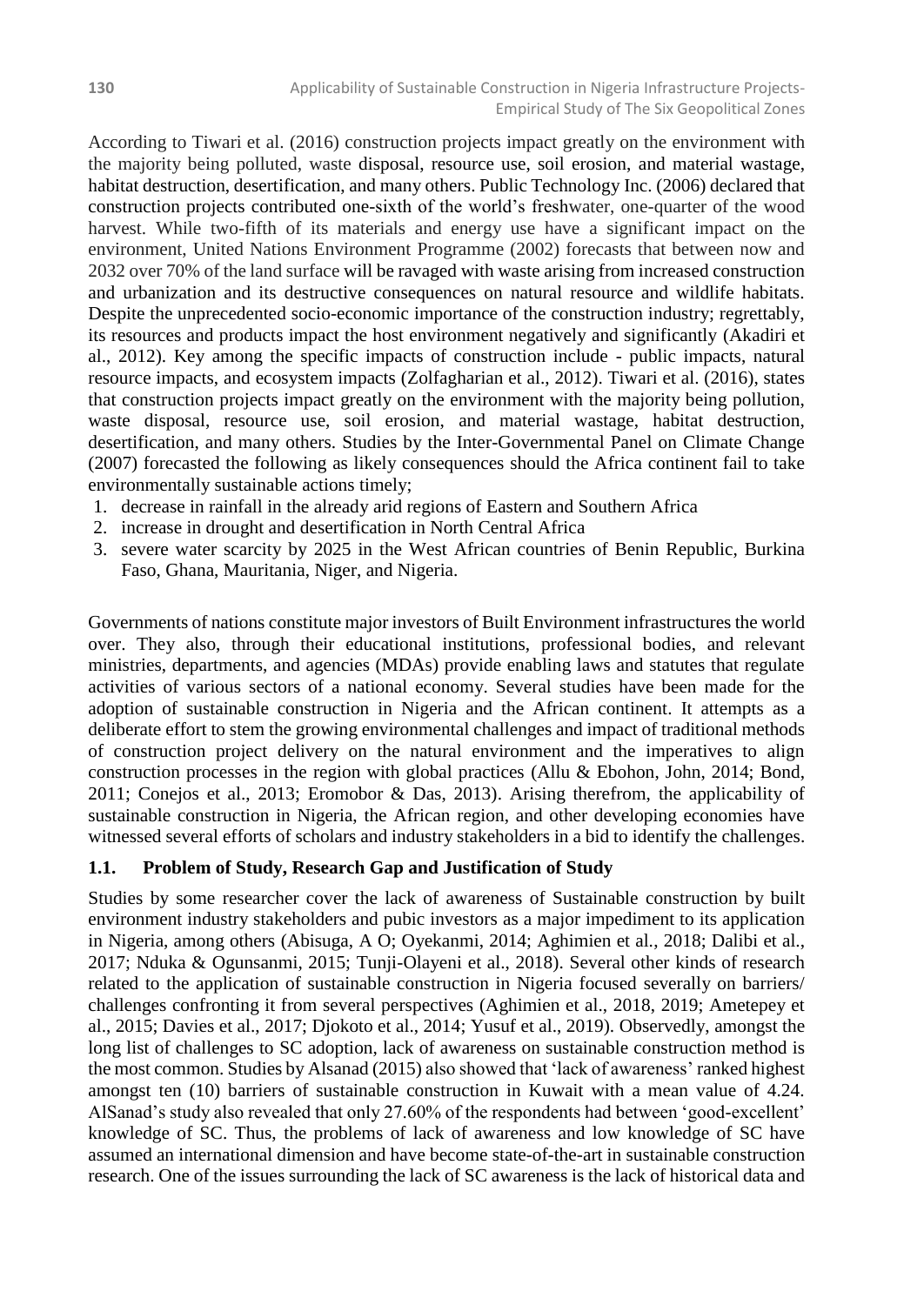the absence of pioneer projects for construction professionals to understudy (Aghimien et al., 2019).

This is expected and logical as one cannot adopt what he does not know. A common African saying goes thus- 'You cannot give what you do not have'. Arising therefrom, a study gap exists in the critical area of assessing the level of sustainable construction awareness, examining the available sources of SC knowledge, and determining ways of improving SC applicability amongst BE professionals in Nigeria. The study would also provide the much-needed database on low awareness, sources of knowledge, and ways of improving SC applicability by BE professionals in the nations' six geo-political zones.

### **1.2. Research Objectives**

- 1. To assess the level of sustainable construction awareness amongst built environment professionals in Nigeria
- 2. To examine the sources of sustainable construction knowledge amongst built environment professionals in Nigeria
- 3. To determine the ways of improving sustainable construction applicability amongst built environment professionals in Nigeria

## **2. SUSTAINABLE CONSTRUCTION**

Characteristic of all emerging fields, wholesome knowledge, and competence is scarce on SC with mixed and often divergent views on the phenomenon. Currently, there exist several thoughts, ideas, and terminologies in a bid to illuminate the concept of sustainable construction. Being sustainable in construction means considering of environmental, economic, and social impacts of operations considering the huge impact it has on society, environment, and economy (Aghimien et al., 2019; Agyekum-Mensah et al., 2012; Xia et al., 2016). Kibert (2016) states that sustainable construction involves reducing resource consumption, reusing resources, protecting nature, eliminating toxins, and emphasizing quality. Sustainable construction aims at production waste minimization, minimization of energy consumption, preservation and enhancement of water resources, and respect to people and environment (Atombo et al., 2015) views sustainable construction as a system that involves resource-efficient materials and methods that takes cognizance of health and well-being of the building's occupants, and future generations.

There has been a renewed call for the adoption of sustainable construction (Conejos et al., 2013; Eromobor & Das, 2013). Butt et al. (2006) aver that construction industry activities should incorporate sustainability principles. Adebayo (2015) observed that sustainable construction failed to receive commensurate attention by industry stakeholders in Africa, despite the fact that construction practice in Africa is modeled after the experience of her colonists in developed economies (Taylor & Norval, 1994). Adebayo (2015) stated that for sustainable construction to be applicable in the African continent, due consideration must be given to its political, economic, social, and developmental peculiarities. The benefits and essence of sustainability cannot be overemphasized in the construction industry. Yusuf et al. (2019) study posited that the construction industry's method of work delivery and resource usage adversely impact the environment and there exists a high level of awareness of the negative impacts of construction activities in Nigeria. WS Atkins Consultants (2001) states that concerted action is required by built environment personnel with duties of design, consulting, and construction services in order to implement sustainable construction. Akadiri et al. (2012) stated that professionals in the building industry are determined to improve on the mode of operations in order to correct the negative impact construction activities have on the environment and went further to recommend the incorporation of sustainability objectives at the design development stage of projects. Aghimien & Awodele (2018) opines that construction professionals should endeavor to deliver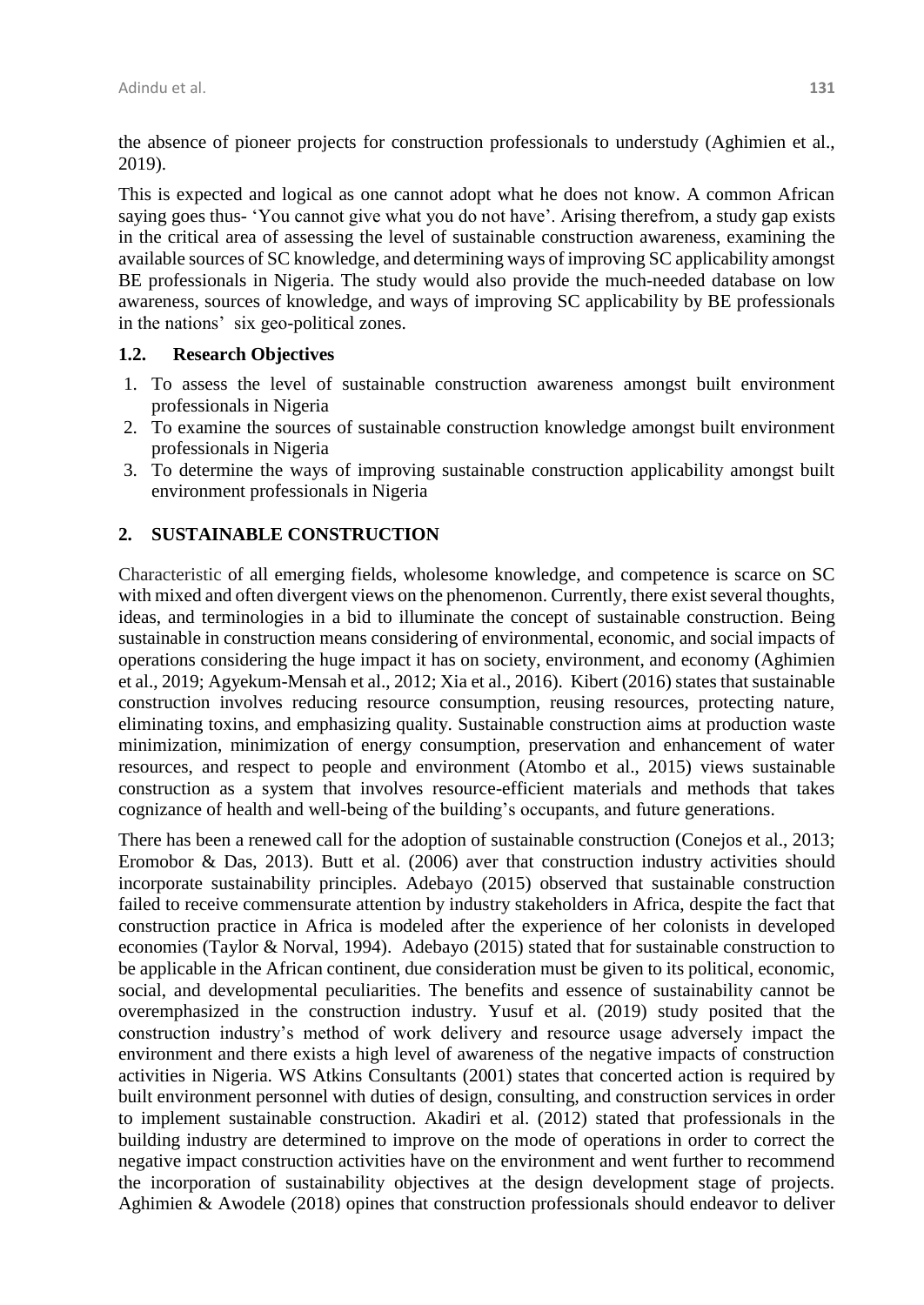projects that promote preservation of the natural environment, enhancement of social well-being of the occupants, and profitable revenue returns for the investors. Ugwu et al. (2006) state that current sustainability efforts lay greater emphasis on global level multisectoral strategies instead of project-level specific considerations and decision support. Akadiri et al. (2012) averred that sustainability objectives and decisions in the construction industry can only be achieved and made at the project-level through comprehensive measures.

Attia & De Herde (2011) declared that decisions on building production processes have long term effects on the environment. Amos et al. (2018) extensive study on the benefits of sustainable construction, revealed an overwhelming fifty-six (56) benefits to the construction industry. Notable among the numerous benefits of sustainable construction include- cost reduction, waste minimization, increased health benefits, environmental sustainability, and reduced pollution runoff into waterways (Dahiru et al., 2014). Dahiru et al. (2014) study further identified reduced capital and operation cost, health and productivity gains, reduced liability risk, and preservation of depleting natural resources as additional benefits of sustainable construction practice in Nigeria. Miranda & Marulanda (2015) posited that the multiplying effect of sustainable construction is enormous on the economy, especially the reduction of irrational consumption of natural resources.

Williams & Dair (2007) study identified cost implications of sustainable construction, stakeholders' lack of consideration of sustainability, inexperience in sustainable designs, clients' reluctance, a lack of the right information, non-availability of sustainable construction materials, and lack of capacity for execution of sustainable construction projects. Findings from other studies (Aghimien et al., 2018; Akinshipe et al., 2019; Dahiru et al., 2014; Ezeagu et al., 2015) also support that lack of knowledge, interest, and expertise from project stakeholders pose as greatest challenges in the bid to adopt sustainable construction. According to Miranda & Marulanda (2015), the lack of government support for the mobilization of resources to support research, technological changes, and feasibility studies for the production and marketing of new materials and technologies is a key challenge. Furthermore, the study highlights other barriers such as poverty and low urban investment, lack of knowledge on risks and effects of unsustainable construction and urbanization practices, and lack of efficiency in managing growing demands for public services.

## **3. METHODOLOGY**

The study is descriptive survey research, while the research design involved a structured questionnaire administered to selected construction industry professionals with at least a post National Youth Service Corps practice experience. Both primary and secondary data were used in the research. The questionnaire had two compartments, and aside from information on respondents' bio-data, also sought responses on critical issues relating to sustainable construction to assess respondents' level of knowledge and perception of the subject matter. The population of the study comprised several BE industry personnel in the employ of government ministries, departments, and agencies (MDAs), construction companies, consultancy firms, client organisations, construction labour organisations, building materials manufacturers and dealers, and many others.

The aforementioned study respondents worked on projects located in the Federal Capital Territory, Abuja, and other 18 states of the federation, with three states chosen from each of the nation's six geo-political zones, viz: North-East (Bauchi-BA, Adamawa-AD, Taraba-TR), North-West (Kaduna-KD, Kano-KN, Katsina-KT), North Central(Niger-NG, Benue-BN, Kwara -KW), South-East (Enugu-EN, Imo-IM, Ebonyi-EB), South-West (Lagos-LA, Ogun-OG, Edo-ED), and South-South ( Akwa Ibom-AI, Bayelsa-BY, Rivers-RV). Three sizes of firms namely-small,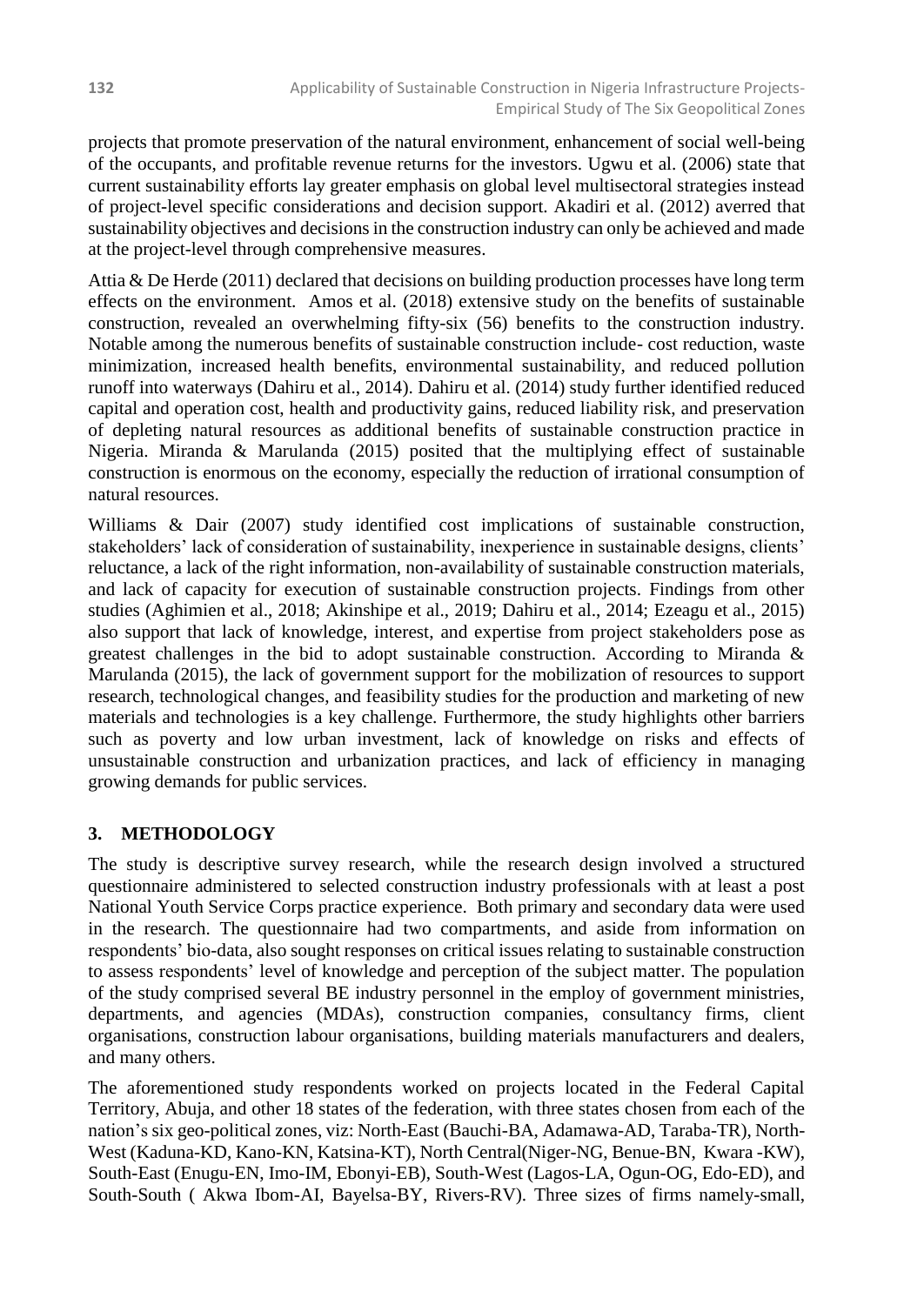medium, and large were identified and used as a basis for categorizing the professionals in each of the 19 states studied (inclusive of the FCT, Abuja). As such, 9 questionnaires were issued to each state, making a total of 171 questionnaires. A total of 147 questionnaires were returned out of which 133 were valid. The 14 returned questionnaires were discarded for reasons ranging from partial completion to wrong entries. The 133 valid responses represent a 78% success rate. This return rate was considered adequate and sufficiently representative of the sample population for purposes of data presentation, analysis, conclusion, and recommendation on the study. This assertion is based on Moser (2017) recommendation that response rates lower than 30-40% are subject to bias and of little value.

|                           |                          | <b>Frequency</b> | Percentage |  |  |
|---------------------------|--------------------------|------------------|------------|--|--|
| <b>Gender</b>             | Male                     | 90               | 67.67      |  |  |
|                           | Female                   | 43               | 32.33      |  |  |
|                           | <b>TOTAL</b>             | 133              | 100.00     |  |  |
| Age                       | $20 - 24$                | 13               | 9.77       |  |  |
|                           | $25 - 29$                | 27               | 20.30      |  |  |
|                           | $30 - 34$                | 31               | 23.31      |  |  |
|                           | $35 - 39$                | 35               | 26.32      |  |  |
|                           | $40 - above$             | 27               | 20.30      |  |  |
|                           | <b>TOTAL</b>             | 133              | 100.00     |  |  |
| <b>Level of Education</b> | ND/OND                   | 16               | 12.03      |  |  |
|                           | HND/BSc/BEng/BTech       | 72               | 54.14      |  |  |
|                           | MSc/MEng/MTech           | 23               | 17.29      |  |  |
|                           | PhD                      | 8                | 6.02       |  |  |
|                           | Trade certificate        | 10               | 7.52       |  |  |
|                           | Others                   | $\overline{4}$   | 3.00       |  |  |
|                           | <b>TOTAL</b>             | 133              | 100.00     |  |  |
| <b>Discipline</b>         | Engineer                 | 22               | 16.54      |  |  |
|                           | <b>Quantity Surveyor</b> | 16               | 12.03      |  |  |
|                           | Architect                | 19               | 14.29      |  |  |
|                           | Project Manager          | 9                | 6.77       |  |  |
|                           | <b>Builder</b>           | 18               | 13.53      |  |  |
|                           | Environmental            | 13               | 9.77       |  |  |
|                           | Manager                  |                  |            |  |  |
|                           | Land surveyor            | 11               | 8.27       |  |  |
|                           | Town planner             | 8                | 6.01       |  |  |
|                           | <b>Estate Surveyor</b>   | 12               | 9.03       |  |  |
|                           | Other BE professionals   | 5                | 3.76       |  |  |
|                           | <b>TOTAL</b>             | 133              | 100.00     |  |  |
| <b>Professional</b>       | $1 - 5$                  | 21               | 15.79      |  |  |
| <b>Experience</b>         |                          |                  |            |  |  |
|                           | $5 - 10$                 | 15               | 11.28      |  |  |
|                           | $10 - 15$                | 23               | 17.29      |  |  |
|                           | $15 - 20$                | 26               | 19.55      |  |  |
|                           | $20 - 25$                | 28               | 21.05      |  |  |
|                           | Over 25 years            | 20               | 15.04      |  |  |
|                           | <b>TOTAL</b>             | 133              | 100.00     |  |  |

Table 1. Descriptive statistics of demographic features of the BE industry respondents

A Likert 5-point scale was used, and respondents were required to indicate their extent of agreement to identified variable factors under the measure, from 'High to Low' viz- To a Great Extent (TGE), To a Considerable Extent (TCE), To a Moderate Extent (TME), To a Low Extent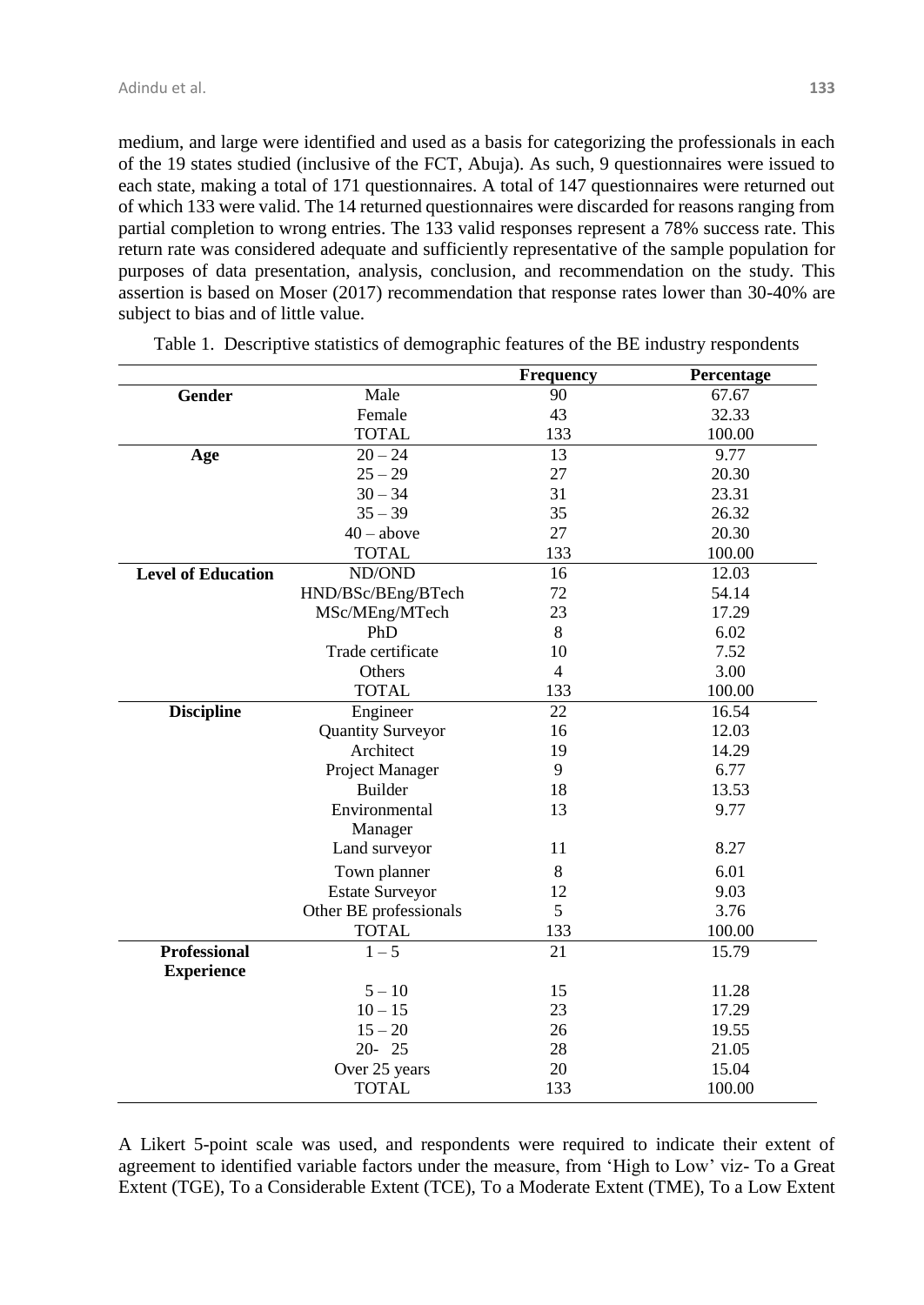(TLE), and To No Extent (TNE). To ensure only high agreement to variable factors under a measure in the analysis of objective -3 (ways of improving sustainable construction applicability amongst built environment professionals in Nigeria), a modification was made to the 5-point Likert scale to take cognisance of only the mid-scale of TME and above. Thus, only TME, TCE, and TGE were used in the final analysis for the computation of their total respondents per variable factor, agreement index, and the rank order of agreement.

A combination of descriptive and inferential statistics was employed in the study and the analysis was effected with the aid of statistical package for social sciences (SPSS), version 10.0. The methodology used in this study followed the path established by scholars like Aghimien et al. (2019) in which Cronbach's alpha test was conducted to determine the reliability of the questionnaire, while the Shapiro-Wilk normality test was conducted to determine the normality of the data gathered. For this study, the Cronbach Alpha test conducted to ascertain the reliability of the research instruments yielded 0.946; this high coefficient attests to the reliability and consistency of the survey instrument used. Also, the Shapiro-Wilk test conducted on 133 valid samples (less than 2000), showed 0.001, and as such, satisfied the criteria for sample size normality (Ghasemi & Zahediasl, 2012). Furthermore, study analysis was carried out using the average relative index (ARI) techniques (Olanrewaju & Anahve, 2015).

$$
ARI = \frac{\sum_{i=0}^{5} aixi}{5\sum_{i=0}^{5} xi} (0 \le ARI \le 1)
$$
 (1)

This was particularly used to establish the State Awareness indices (SAWi), the associated Geo-Zones Mean Awareness indices (GZMAi), Source of Knowledge indices (Ski), and the States Agreement indices (SAGi). Whereas ai, is the index of a group; a constant expressing the weight given to the group; xi is the frequency of response;  $i = 1, 2, 3, 4, 5, x_1, x_2, x_3, x_4, x_5$ , are the frequencies of the response corresponding to  $a_1=1$ ,  $a_2=2$ ,  $a_3=3$ ,  $a_4=4$ ,  $a_5=5$ , respectively. As such, for purposes of interpretation, 0 (zero) is the lowest possible score, whereas, 1 (one) is the highest possible score.

## **4. RESULTS AND DISCUSSION**

Table 1 reports on the descriptive statistics/demographic features of the BE industry respondents. The results showed that of the 171 questionnaires issued out, 133no, representing 77.78% returned successfully. 90 respondents representing 67.67% were male, while 43 representing 32.33% were female. 69.93% of the respondents were over 30 years of age, while 77.45% had educational qualifications ranging from HND to Ph.D. Furthermore, over 96.24% of the respondents were built environment professionals, and 72.93% had industry experience spanning over 10 years. It is evident that based on the relatively high education and long industry experience of the respondents, data obtained therefrom could be used as a basis for arriving at findings, conclusion, and recommendation on the study.

## **4.1. Objective 1**

Table 2 reports on the level of Sustainable Construction awareness among built environment industry professionals in Nigeria and showed that the Federal Capital Territory, Abuja had the highest state awareness index (SAWi) of 0.68 among all the 19 states covered by the study. The zonal results showed that Edo state of the South west geo-political zone was next with an SAWi of 0.66, followed closely by Lagos state -with a SAWi of 0.65 and also of the South-west zone. The result further revealed that Abia state (South-East geo-zone); Akwa Ibom state, Bayelsa state both of the South-south geo-zone and Kaduna state (North west geo-zone) all had a tie with a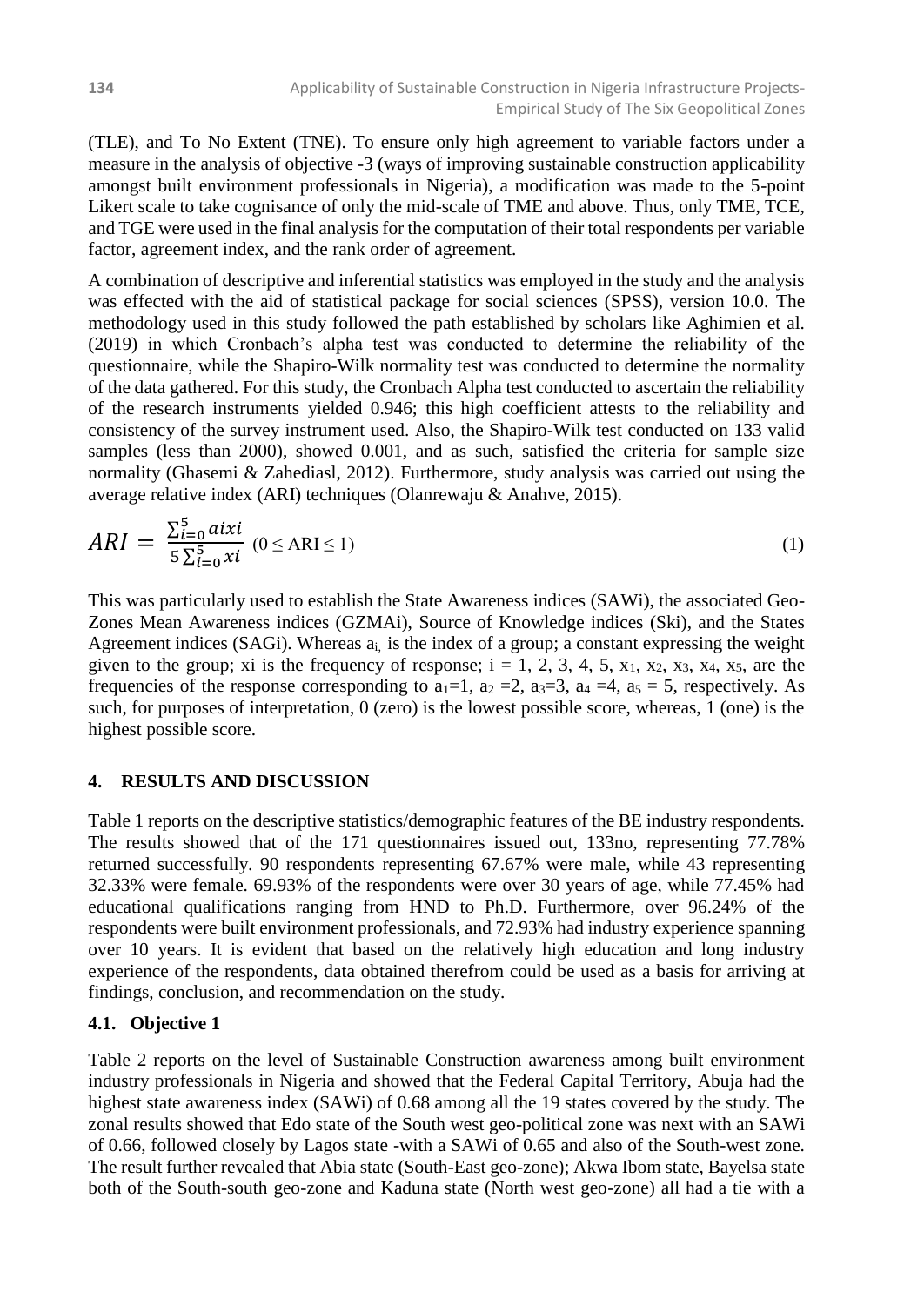SAWi of 0.63 each. Enugu state (South-east GZ) and Rivers state (South-South GZ) followed closely with SAWi of 0.60 each. Ogun state (South-West GZ, SAWi:0.57), and Kwara state (North Central GZ, SAWi:0.53) followed accordingly.

| Geo-<br>zone<br>FCT(9) | <b>States</b><br>studied             | No of<br>Respondents | TGE                      | <b>TCE</b>     | <b>TME</b>     | <b>TLE</b>                       | <b>TNE</b>                                       | <b>SAWi</b> | GZMAi | ROGZMAi |
|------------------------|--------------------------------------|----------------------|--------------------------|----------------|----------------|----------------------------------|--------------------------------------------------|-------------|-------|---------|
|                        |                                      |                      |                          |                |                |                                  |                                                  |             |       |         |
|                        |                                      |                      | 5                        | $\overline{4}$ | 3              | $\mathbf{2}$                     | 1                                                |             |       |         |
|                        | Abuja                                | 9                    | 2                        | 3              | $\mathbf{2}$   | 1                                | 1                                                | 0.68        |       |         |
| North                  | Kwara                                | 8                    | $\overline{\phantom{0}}$ | $\overline{c}$ |                |                                  | 1                                                | 0.53        |       |         |
| Central                | Niger                                | 8                    |                          | $\overline{c}$ | $\mathbf{2}$   | 1                                | 1                                                | 0.43        | 0.510 | 5th     |
|                        | Benue                                | 6                    | 1                        | $\mathbf{1}$   | 1              | $\overline{2}$                   | 1                                                | 0.57        |       |         |
| North                  | Bauchi                               | 7                    |                          | 1              | $\overline{2}$ | 3                                | $\overline{\phantom{0}}$                         | 0.60        |       |         |
| East                   | Adamawa                              | 6                    |                          |                | 2              | 2                                | 2                                                | 0.40        | 0.507 | 6th     |
| (18)                   | Taraba                               | 5                    | -                        | $\mathbf{1}$   | $\mathbf{1}$   | 3                                | $\overline{\phantom{a}}$                         | 0.52        |       |         |
| North                  | Kano                                 | 7                    | $\overline{\phantom{a}}$ | 1              | $\overline{c}$ | 3                                | 1                                                | 0.49        |       |         |
| West                   | Katsina                              | 4                    |                          |                | 2              | 1                                | 1                                                | 0.45        | 0.523 | 4th     |
|                        | Kaduna                               | 7                    | 1                        | 1              | 3              | 2                                | -                                                | 0.63        |       |         |
| South                  | Enugu                                | 8                    | 1                        | $\overline{2}$ | $\overline{2}$ | $\mathfrak{2}$                   | 1                                                | 0.60        |       |         |
| East                   | Ebonyi                               | 7                    |                          | 1              | 2              |                                  | 2                                                | 0.46        | 0.563 | 3rd     |
|                        |                                      |                      | 1                        |                |                |                                  | $\mathbf{1}$                                     |             |       |         |
| South                  | Lagos                                | 8                    | 1                        | $\overline{2}$ | 3              | $\overline{2}$                   | Ξ.                                               | 0.65        |       |         |
| West                   | Ogun                                 | 6                    |                          | 2              | 1              | 3                                |                                                  | 0.57        | 0.627 | 1st     |
|                        | Edo                                  | 7                    | 2                        | 1              | 2              | 1                                | 1                                                | 0.66        |       |         |
| South                  | Bayelsa                              | 6                    | 1                        | $\mathbf{1}$   | $\overline{2}$ | $\overline{2}$                   | $\overline{\phantom{0}}$                         | 0.63        |       |         |
| South                  | Akwa-                                | 8                    | 1                        | 2              | $\overline{c}$ | 3                                | -                                                | 0.63        | 0.620 | 2nd     |
|                        | Ibom                                 |                      |                          |                |                |                                  |                                                  |             |       |         |
|                        | Rivers                               | 9                    |                          | $\overline{c}$ | 3              | $\mathbf{2}$                     |                                                  | 0.60        |       |         |
| <b>TOTAL</b>           | 19                                   | 133                  | 13                       | 27             | 37             | 38                               | 14                                               |             |       |         |
| $\%$                   |                                      | 100                  | 9.77                     | 20.30          | 27.82          | 28.57                            | 13.54                                            |             |       |         |
|                        | (22)<br>(18)<br>(22)<br>(21)<br>(23) | Abia                 | 7                        |                | $\overline{c}$ | $\overline{2}$<br>$\overline{2}$ | $\overline{3}$<br>$\overline{c}$<br>$\mathbf{1}$ |             | 0.63  |         |

Table 2. Descriptive statistics of 'level of sustainable construction awareness among built environment industry professionals in Nigeria'

\*\* State Awareness Index (SAWi); Geo-Zones Mean Awareness Index (GZMAi); Rank Order of Geo Zones Mean Awareness Index (ROGZMAi)

The computed geo-political zones mean awareness indices (GZMAi) reveals that South-West (SW) ranked 1st with 0.627 GZMAi; South-South (SS) 2nd, with 0.620 GZMAi; South-East (SE)3rd, with 0.563 GZMAi; North -West (NW)4th, with 0.523 GZMAi; North-Central (NC)5th, with 0.510 GZMAi; North East (NE)6th, with 0.507 GZMAi. The results of the empirical study showed that all the states studied fell below the minimum acceptable SAWi threshold of 0.700. Consequently, none of Nigeria's six geo-political zones met GZMAi threshold of 0.700 and above, implying poor national awareness of sustainable construction practice, and hence little prospects of applicability in Nigeria. The study result avers with the previous studies that revealed 'lack of awareness' as a major challenge confronting the applicability of sustainable construction in Nigeria (Aghimien et al., 2018, 2019; Ametepey et al., 2015; Davies et al., 2017; Djokoto et al., 2014; Yusuf et al., 2019).

#### **4.2. Objective 2**

Table 3 sought to inquire on the sources of knowledge of SC among the BE professionals in the selected states of the nation's six geo-political zones. The results show that Workshops/Conferences ranked 1st as the most common source of acquiring Sustainable Construction knowledge with a Source of Knowledge Index (SKi) of 0.3384. This was closely followed by mentorship -2nd with SKi of 0.3083; online training - 3rd (SKi: 0.1579); Tertiary education curriculum ranked 4th (SKi: 0.1278); while site experience ranked 5th (SKi: 0.0752). The results of the study reveal the poor contribution of the academic curriculum in the training BE professionals for SC competences. This accounts for the low knowledge and low adoption of Sustainable construction principles and techniques.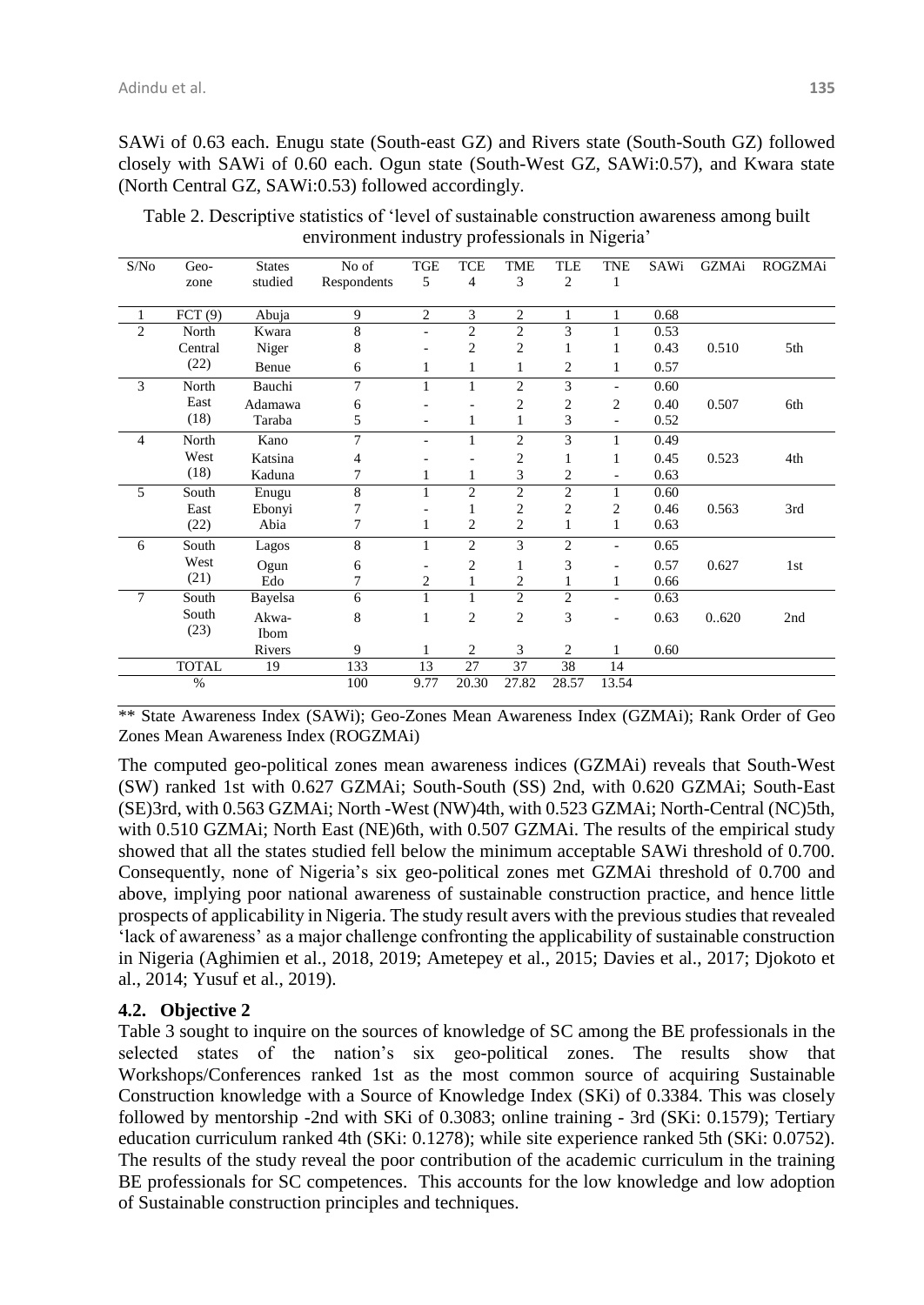|                |            |               | No of       | <b>Identified Variable Factor</b> |          |                           |                       |                |  |  |
|----------------|------------|---------------|-------------|-----------------------------------|----------|---------------------------|-----------------------|----------------|--|--|
| S/No           | Geo-       | <b>States</b> |             |                                   |          |                           |                       |                |  |  |
|                | zone       | studied       | Respondents | Site                              | Online   | Workshops/<br>Conferences | Tertiary<br>education | Mentorship     |  |  |
|                |            |               |             | experience                        | training |                           | curriculum            |                |  |  |
|                |            |               |             |                                   |          |                           |                       |                |  |  |
| 1              | <b>FCT</b> | Abuja         | 9           | $\overline{2}$                    | 1        | 3                         | 1                     | $\overline{2}$ |  |  |
| $\overline{2}$ | North      | Kwara         | 8           |                                   |          | $\overline{2}$            | $\overline{c}$        | 2              |  |  |
|                | Central    | Niger         | 8           |                                   |          | 2                         |                       | 4              |  |  |
|                |            | Benue         | 6           |                                   |          |                           |                       | 3              |  |  |
| 3              | North      | Bauchi        | 7           |                                   |          | $\overline{2}$            |                       | $\overline{2}$ |  |  |
|                | East       | Adamawa       | 6           |                                   |          | 3                         |                       |                |  |  |
|                |            | Taraba        | 5           |                                   |          | 2                         |                       |                |  |  |
| $\overline{4}$ | North      | Kano          | 7           |                                   |          | $\overline{c}$            |                       | 3              |  |  |
|                | West       | Katsina       |             |                                   |          | 2                         |                       |                |  |  |
|                |            | Kaduna        |             |                                   |          | 3                         |                       |                |  |  |
| 5              | South      | Enugu         | 8           |                                   |          | 3                         |                       | $\overline{2}$ |  |  |
|                | East       | Abia          |             |                                   |          | 2                         |                       | $\overline{c}$ |  |  |
|                |            | Ebonyi        |             |                                   |          | 2                         |                       | 3              |  |  |
| 6              | South      | Lagos         | 8           |                                   |          | 4                         |                       | $\overline{c}$ |  |  |
|                | West       | Ogun          | 6           |                                   |          | 2                         |                       | $\overline{c}$ |  |  |
|                |            | Edo           |             | 1                                 |          | 2                         |                       | 3              |  |  |
| $\overline{7}$ | South      | Akwa-         | 6           |                                   | 1        | $\overline{3}$            |                       | $\overline{2}$ |  |  |
|                | South      | Ibom          |             |                                   |          |                           |                       |                |  |  |
|                |            | Bayelsa       | 8           |                                   |          | 2                         |                       | 3              |  |  |
|                |            | Rivers        | 9           |                                   | 2        | 3                         |                       | 2              |  |  |
|                |            | <b>TOTAL</b>  | 133         | 10                                | 21       | 45                        | 17                    | 41             |  |  |
|                |            | Ski           |             | 0.0752                            | 0.1579   | 0.3384                    | 0.1278                | 0.3083         |  |  |
|                |            | <b>ROSKi</b>  |             | 5th                               | 3rd      | 1st                       | 4th                   | 2nd            |  |  |

#### Table 3. Descriptive statistics of 'Identified Sources of Sustainable Construction Knowledge among Built Environment industry professionals in Nigeria'

\*\*Source of Knowledge Index (Ski); Rank Order of Source of knowledge Index (ROSKi)

Knowledge from site experience ranked 5th, thus, asserting the research position of Aghimien et al., (2019) which stated 'lack of historical data and absence of pioneer projects for construction professionals' as a major hindrance of sustainable construction applicability in Nigeria. There is a lack of pioneer SC projects for BE professionals to build their site experience. The results of this study would expectedly address the current paucity of data by providing major empirical support on the dispersion of specific sources of sustainable construction knowledge among BE professionals in Nigeria.

# **4.3. Objective 3**

Lack of SC awareness will impede the adoption of the system in the nations' infrastructure projects. Thus, there was a need to investigate the ways by which the current awareness level of SC can be improved upon.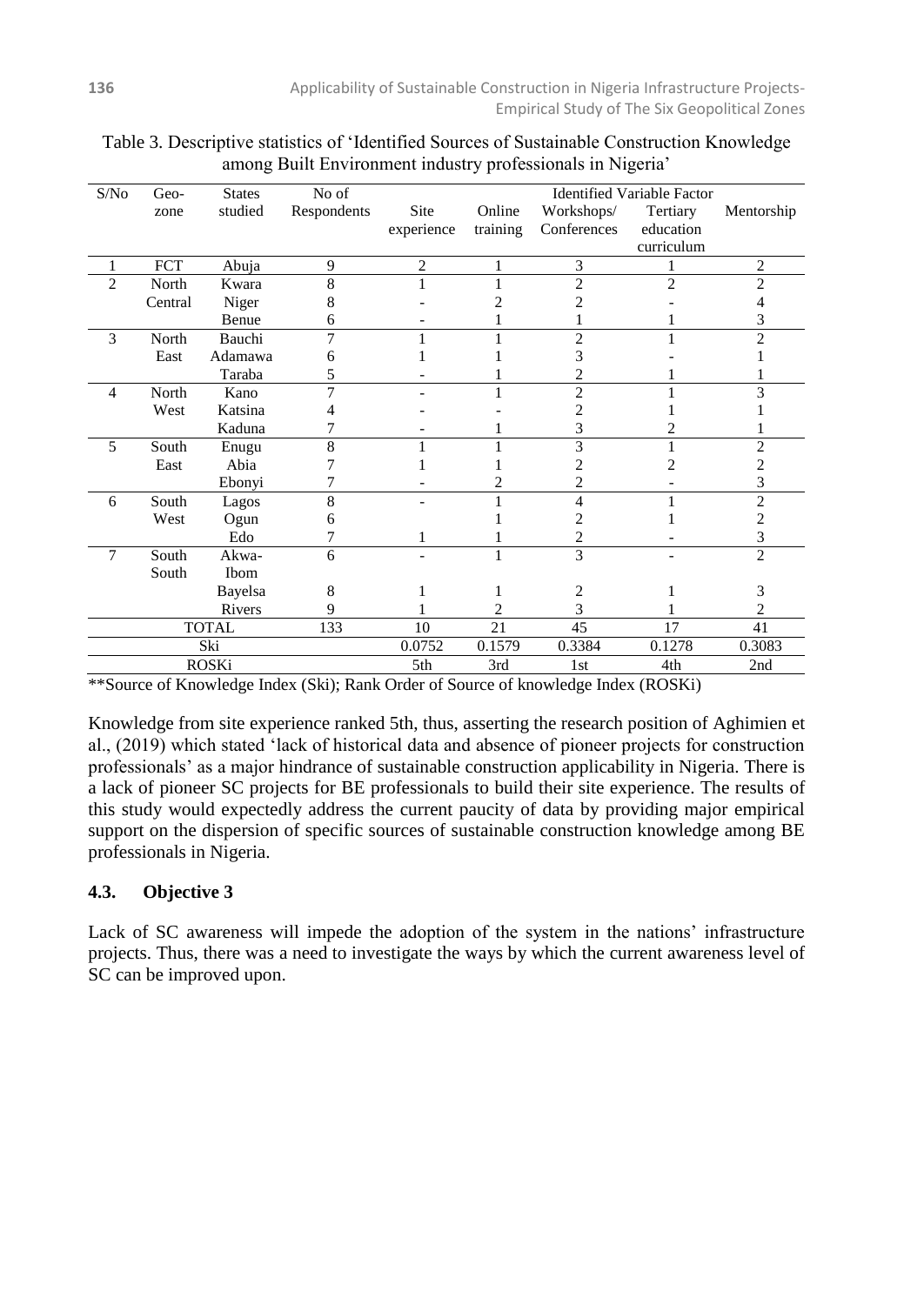|                                                                                                                                                  | <b>ROSAI</b>     |                |                |             |                | 3RD            |                |               |         |         |                |                                                                               |
|--------------------------------------------------------------------------------------------------------------------------------------------------|------------------|----------------|----------------|-------------|----------------|----------------|----------------|---------------|---------|---------|----------------|-------------------------------------------------------------------------------|
|                                                                                                                                                  |                  |                |                | 2ND         | 1ST            |                | $_{\rm STH}$   | <b>TTH</b>    | 4TH     | 5TH     | 6TH            |                                                                               |
|                                                                                                                                                  | <b>SAGI</b>      |                |                | 0.774       | 0.781          | 0.744          | 0.684          | 0.699         | 0.729   | 0.714   | 0.706          |                                                                               |
|                                                                                                                                                  | <b>TOTAL</b>     |                | 133            |             | 104            |                |                |               |         |         |                |                                                                               |
| Table 4. Descriptive statistics of 'Extent of Agreement on Ways of Improving Sustainable Construction Awareness among Built Environment industry |                  |                |                | 101         |                | 99             | 51             | 93            | 56      | 95      | $\overline{6}$ |                                                                               |
|                                                                                                                                                  |                  | $\overline{R}$ | $\circ$        | $\circ$     | $\overline{C}$ | $\overline{ }$ | $\mathbf{v}$   | $\circ$       | 4       | $\circ$ | $\overline{5}$ |                                                                               |
|                                                                                                                                                  | SS               | $_{\rm BY}$    | $\infty$       | ৩           | $\circ$        | 5              | $\overline{ }$ | 4             | 5       | 4       | $\circ$        |                                                                               |
|                                                                                                                                                  |                  | $\overline{M}$ | $\circ$        | 5           | $\circ$        | 4              | 4              | 5             | 5       | $\circ$ | 5              |                                                                               |
|                                                                                                                                                  |                  | E              | $\overline{C}$ | 5           | 5              | 4              | 3              | 5             | $\circ$ | 5       | 4              |                                                                               |
|                                                                                                                                                  | SSW              | 8              | $\circ$        | 4           | 5              | 5              | 4              | 4             | 5       | 5       | 4              |                                                                               |
| professionals in Nigeria'                                                                                                                        |                  | $\mathbb A$    | $\infty$       | 5           | Γ              | Γ              | 5              | $\circ$       | $\circ$ | $\circ$ | 5              |                                                                               |
|                                                                                                                                                  |                  | EB             | 7              | ৩           | 4              | 5              | $\circ$        | $\circ$       | 5       | 4       | $\circ$        |                                                                               |
|                                                                                                                                                  | SE               | AB             | $\overline{C}$ | 5           | 5              | $\circ$        | 5              | 4             | 4       | 5       | 5              | **States Agreement Index (SAGi); Rank Order of States Agreement Index (ROSAi) |
|                                                                                                                                                  |                  | EN             | $\infty$       | ৩           | ┌              | 5              | 4              | 5             | $\circ$ | 4       | 5              |                                                                               |
|                                                                                                                                                  |                  | $K\Gamma$      | $\overline{ }$ | ৩           | 5              | 4              | 5              | 5             | $\circ$ | 5       | 4              |                                                                               |
|                                                                                                                                                  | $\sum_{i=1}^{n}$ | KN             | 4              | 4           | 3              | 3              | 4              | $\mathcal{C}$ | 4       | 4       | ξ              |                                                                               |
|                                                                                                                                                  |                  | Я              | $\overline{ }$ | ৩           | 5              | ৩              | $\circ$        | 4             | 5       | $\circ$ | $\circ$        |                                                                               |
|                                                                                                                                                  |                  | E              |                |             |                |                |                | O,            |         |         |                |                                                                               |
|                                                                                                                                                  | Ë                | $\mathsf{R}$   | ৩              | 4           | 4              | 5              | 4              | 5             | 5       | 5       | 4              |                                                                               |
|                                                                                                                                                  |                  | BA             | $\overline{ }$ | 5           | $\circ$        | 5              | 5              | 4             | $\circ$ | $\circ$ | 5              |                                                                               |
|                                                                                                                                                  |                  | BN             | $\circ$        | 5           | $\circ$        | $\circ$        | 4              | 5             | 4       | 5       | 5              |                                                                               |
|                                                                                                                                                  | $\sum_{i=1}^{n}$ | $\overline{S}$ | $\infty$       | ৩           | 5              | 5              | $\circ$        | L             | 5       | $\circ$ | 4              |                                                                               |
|                                                                                                                                                  |                  | KW             | ∞              | 5           | ৩              | $\circ$        | 5              | ᠵ             | 5       | 4       | ৩              |                                                                               |
|                                                                                                                                                  | $\mathbf{L}$     | $\cup$         | ᢒ              | ᡕ           | $\infty$       | 冖              | 4              | $\circ$       | 冖       | $\circ$ | ∞              |                                                                               |
|                                                                                                                                                  | GEO-ZONES        | <b>STATES</b>  | VARIABLES      | $\boxtimes$ | X <sup>2</sup> | X <sub>3</sub> | X <sub>4</sub> | X5            | X6      | X7      | X8             |                                                                               |

schools and be professional certification institutions, X4:By government financing sustainable projects, X5: Field induction during supervised industrial work experience scheme (SIWES) and apprenticeship training, X6: Publ X1: Sensitization via seminars and workshops, X2:By adopting global sustainability standards, X3:Inclusion of SC in the curriculum of tertiary X1: Sensitization via seminars and workshops, X2:By adopting global sustainability standards, X3:Inclusion of SC in the curriculum of tertiary schools and be professional certification institutions, X4:By government financing sustainable projects, X5: Field induction during supervised industrial work experience scheme (SIWES) and apprenticeship training, X6: Publicity of SC completed projects, X7:Government supports/ inputs, X8: Large -scale production and distribution of sustainable materials, X8: Large-scale production and distribution of sustainable materials,

#### Adindu et al. 137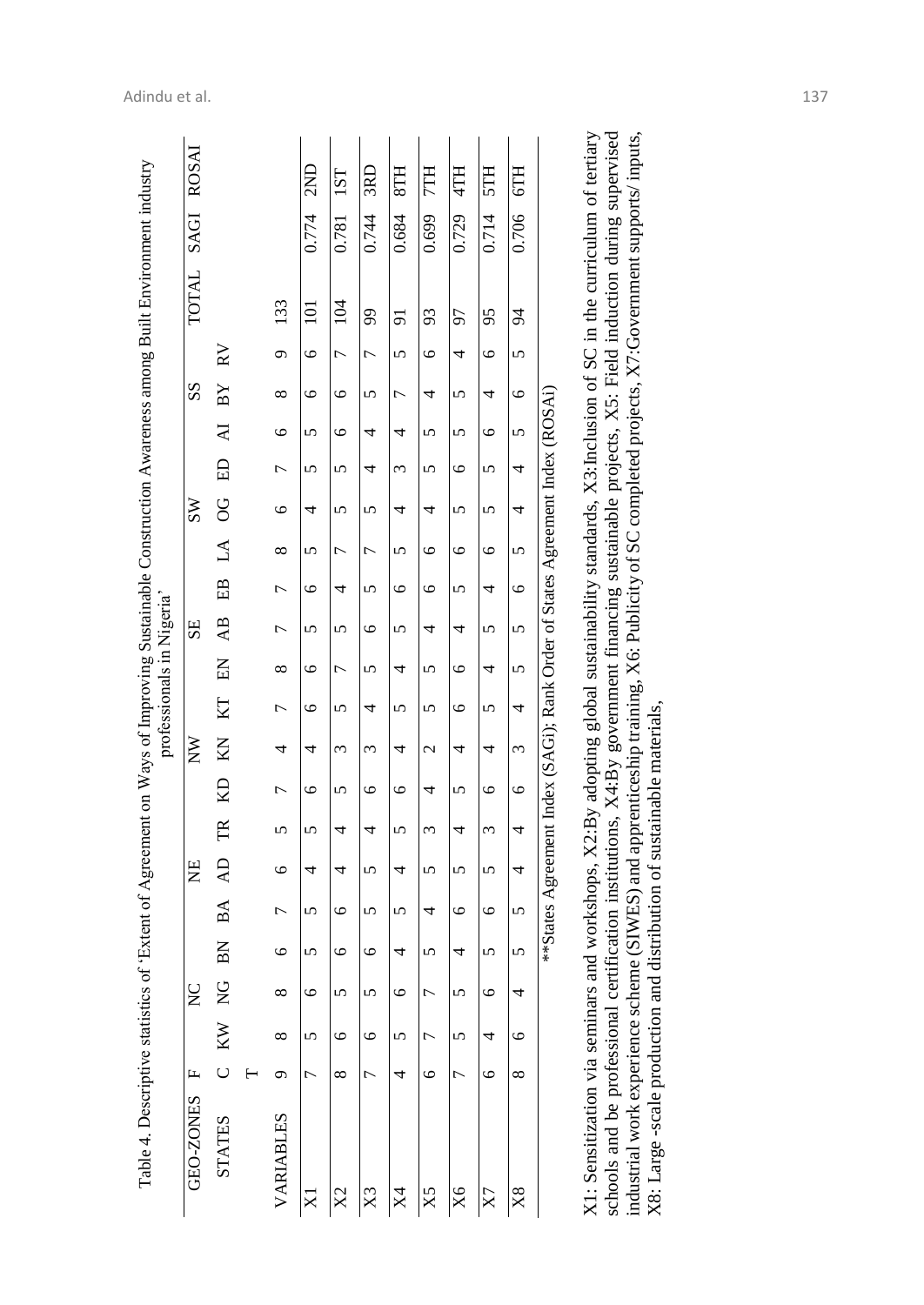Results shown on Table 4 reveals that 'by following global sustainability standards ranked 1st with SAGi value of 0.781. The alignment with global practices is supported by the researches of Bond, 2011; Conejos et al., 2013; Eromobor & Das, 2013; and Allu & Ebohon, 2014. Sensitization via seminars and workshops came 2nd with SAGi value of 0.774. The result further aligns with Yusuf et al. (2019), which stated the need for sustainability enlightenment among construction personnel and stakeholders. Inclusion of SC in secondary and tertiary education curriculum came 3rd with SAGi value of 0.744.

The study result was also supported by an earlier study of Yusuf et al. (2019), which posited an entrenchment of SC principles, skills, and competency in built environment curriculum for both academic and professional certifications. Publicity of SC completed projects, and Government support/input ranked 4th and 5th and with SAGi values of 0.729 and 0.714 respectively. The results on the publicity of SC completed projects aligned with those of Aghimien et al. (2019) which declared 'lack of historical data and absence of pioneer projects for construction professionals' as a major hindrance of sustainable construction applicability in Nigeria. Study results on government support/ inputs is supported by Miranda & Marulanda (2015) which stated that lack of government support was critical for mobilization of SC resources and to drive research, technological changes, and feasibility studies for the production/ marketing of new materials and technologies.

## **5. CONCLUSION**

Nigeria has witnessed a slow transition from its traditional construction methods to contemporary sustainable construction. The study established that low awareness of SC and its poor emphasis by tertiary education curriculum constitute major challenges to its applicability in the BE industry. The study revealed that the current low awareness of sustainable construction and its improvement are institutionally based and recommend collaboration of the government, academic, professional institutions, and general BE industry stakeholders for policy enactments and decision support for improved awareness and increased knowledge of sustainable construction principles and techniques for wider application in Nigeria. The study recommends payment of particular attention to the adoption of global sustainability standards, increased sensitization of SC principles in seminars and training workshops by BE professional bodies. There is also a need for additional attention to comprehensive syllabus development on SC and structured teaching by tertiary institutions offering BE courses, practical field induction on SC techniques during students' industrial work experience schemes (SIWES), improved publicity of completed SC projects to serve as models for referrals and case studies, full governmental support of developmental policies on SC implementation on private and public infrastructure projects in Nigeria.

#### **REFERENCES**

- Abisuga, A O; Oyekanmi, O. (2014). Organizational Factors Affecting the Usage of Sustainable Building Materials in the Nigerian Construction Industry. *Journal of Emerging Trends in Economic and Management Science*, *5*(2), 113–119. http://0 search.proquest.com.wam.leeds.ac.uk/docview/1531041290?accountid=14664
- Adebayo, A. A. (2015). Sustainable Construction In Africa Agenda 21 for Sustainable Construction in Developing Countries. *Conference Proceedings of International Council for Research and Innovation in Building and Construction*. https://www.irbnet.de/daten/iconda/CIB659.pdf
- Aghimien, D. O., Adegbembo, T. F., Aghimien, E. I., & Awodele, O. A. (2018). Challenges of Sustainable Construction: A Study of Educational Buildings in Nigeria. *International Journal of Built Environment and Sustainability*, *5*(1).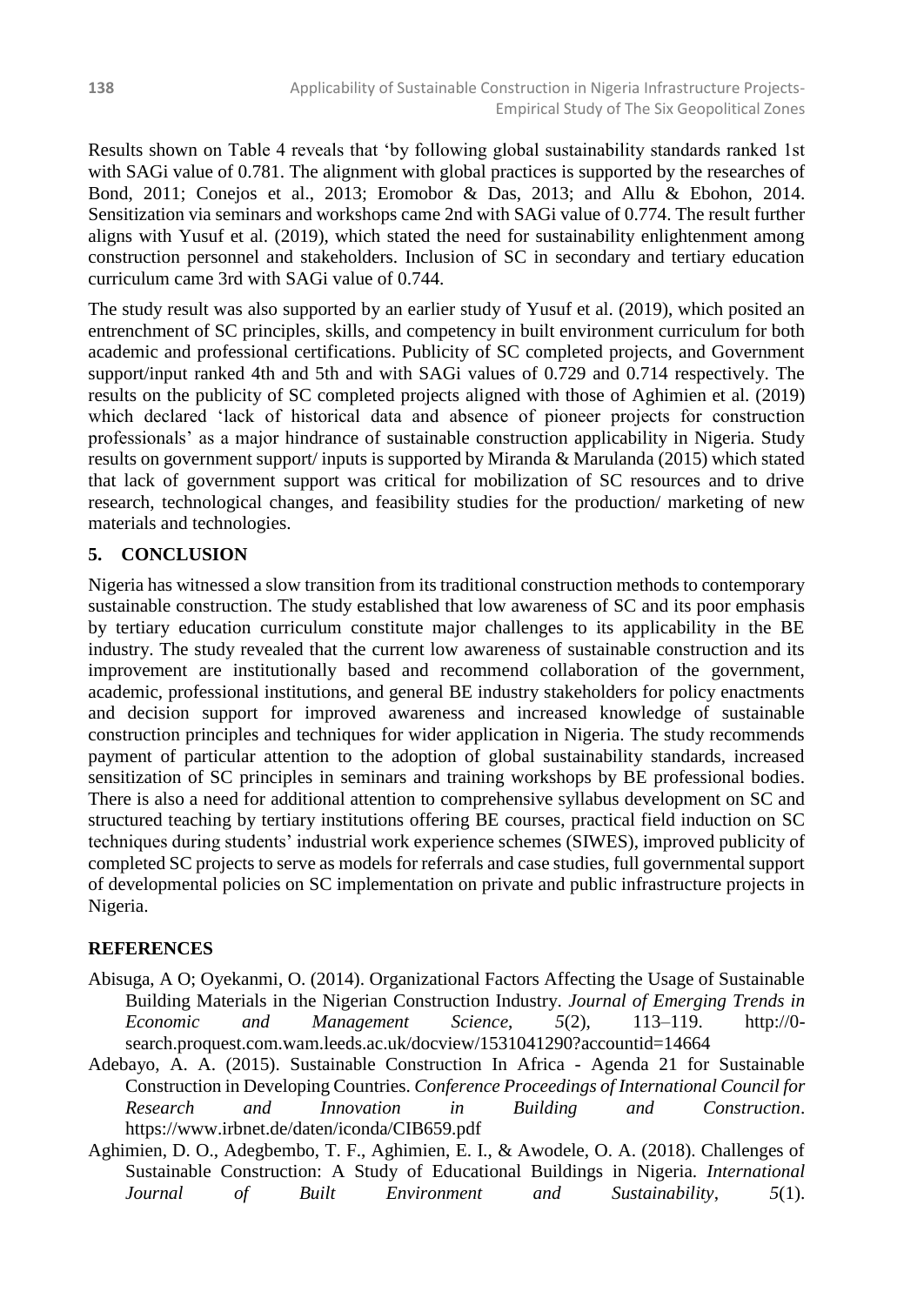https://doi.org/10.11113/ijbes.v5.n1.244

- Aghimien, D. O., Aigbavboa, C., Ngcobo, N., & Thwala, W. D. (2019). Challenges of Sustainable Construction: A Study of Educational Buildings in Nigeria. *13th Built Environment Conference*.
- Agyekum-Mensah, G., Knight, A., & Coffey, C. (2012). 4Es and 4 Poles model of sustainability: Redefining sustainability in the built environment. In *Structural Survey* (Vol. 30, Issue 5, pp. 426–442). https://doi.org/10.1108/02630801211288206
- Akadiri, P. O., Chinyio, E. A., & Olomolaiye, P. O. (2012). Design of a sustainable building: A conceptual framework for implementing sustainability in the building sector. *Buildings*, *2*(2), 126–152. https://doi.org/10.3390/buildings2020126
- Akinshipe, O., Oluleye, I. B., & Aigbavboa, C. (2019). Adopting sustainable construction in Nigeria: Major constraints. *IOP Conference Series: Materials Science and Engineering*, *640*, 012020. https://doi.org/10.1088/1757-899X/640/1/012020
- Allu, E., & Ebohon, John, O. (2014). Climate Change and Buildings in Nigeria: Lessons from a Field Survey. *Academic Journal of Science*, *3*(2), 197–206.
- Alsanad, S. (2015). Awareness, Drivers, Actions, and Barriers of Sustainable Construction in Kuwait. *Procedia Engineering*, *118*, 969–983. https://doi.org/10.1016/j.proeng.2015.08.538
- Ametepey, O., Aigbavboa, C., & Ansah, K. (2015). Barriers to Successful Implementation of Sustainable Construction in the Ghanaian Construction Industry. *Procedia Manufacturing*, *3*, 1682–1689. https://doi.org/10.1016/j.promfg.2015.07.988
- Atombo, C., Cudjoe, J., Dzantor, K., & Agbo, A. A. (2015). Integration of Sustainable Construction in Project Management: A Case Study in Ghana. *International Journal of Construction Engineering and Management*, *4*(1), 13–25. http://journal.sapub.org/ijcem
- Attia, S. G., & De Herde, A. (2011). Early design simulation tools for net zero energy buildings: A comparison of ten tools. *Proceedings of Building Simulation 2011: 12th Conference of International Building Performance Simulation Association*, 94–101.
- Bond, S. (2011). Barriers and drivers to green buildings in Australia and New Zealand. *Journal of Property Investment and Finance*, *29*(4), 494–509. https://doi.org/10.1108/14635781111150367
- Butt, T. E., Umeadi, B. B. N., & Jones, K. G. (2006). Sustainable development and climate change induced obsolescence in the built environment. *American Journal Of Physiology*, *305*, 1–15.
- Conejos, S., Langston, C., & Smith, J. (2013). AdaptSTAR model: A climate-friendly strategy to promote built environment sustainability. *Habitat International*, *37*, 95–103. https://doi.org/10.1016/j.habitatint.2011.12.003
- Dahiru, D., Dania, A. A., & Adejoh, A. (2014). An investigation into the prospects of green building practice in Nigeria. *Journal of Sustainable Development*, *7*(6), 158–167. https://doi.org/10.5539/jsd.v7n6p158
- Dalibi, S. G., Feng, J. C., Shuangqin, L., Sadiq, A., Bello, B. S., & Danja, I. I. (2017). Hindrances to Green Building Developments in Nigeria's Built Environment: "the Project Professionals'' Perspectives"." *IOP Conference Series: Earth and Environmental Science*, *63*(1), 012033. https://doi.org/10.1088/1755-1315/63/1/012033
- Darko, A., Owusu, E., Chan, A., & Antwi-Afari, M. (2018). Benefits of Green Building: A Literature Review. *Urban Construction Management: The Role of ICT An Emerging Technologies In External Stakeholder Management*, *April*, 1. www.rics.org/cobraconference
- Davies, O. O. A., Davies, I. O. E., Davies, O O A and Davies, I. O. E., Davies, O. O. A., & Davies, I. O. E. (2017). Barriers to Implementation of Sustainable Construction Techniques. *MAYFEB Journal of Environmental Science*, *2*, 1–9.
- Djokoto, S. D., Dadzie, J., & Ohemeng-Ababio, E. (2014). Barriers to sustainable construction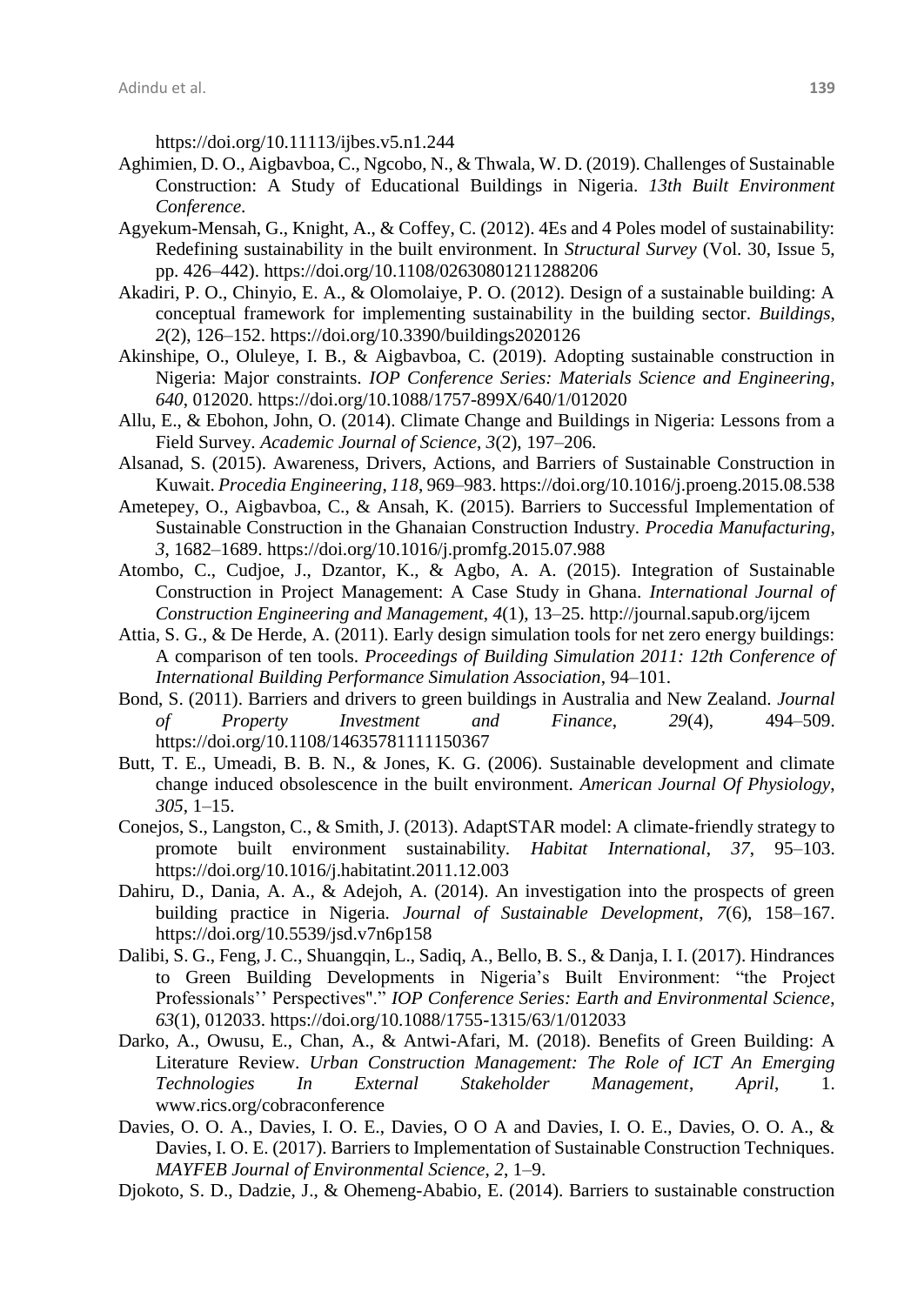in the ghanaian construction industry: Consultants perspectives. *Journal of Sustainable Development*, *7*(1), 134–143. https://doi.org/10.5539/jsd.v7n1p134

- Eromobor, S., & Das, D. (2013). Dynamic Modelling Approach for Designing Sustainable Green Buildings. In F. A. Emuze (Ed.), *SB13 Southern Africa Conference*. Central University of Technology, State State. http://site.cibworld.nl/dl/publications/Proceedings\_SB13\_South\_Africa\_Conference.pdf#p age=16
- Ezeagu, C. ., Udebunu, J. ., & Obiorah, S. M. (2015). Destructive and Non-Destructive Assessment of Collapsed Structures in Onitsha , Anambra State , Nigeria. *American Scientific Research Journal for Engineering, Technology, and Sciences*, *12*(8), 170–186.
- Ghasemi, A., & Zahediasl, S. (2012). Normality tests for statistical analysis: A guide for nonstatisticians. *International Journal of Endocrinology and Metabolism*, *10*(2), 486–489. https://doi.org/10.5812/ijem.3505
- Intergovernmental Panel on Climate Change. (2007). *Climate Change 2007: The Physical Science Basis - Summary for Policymakers*. https://previa.uclm.es/area/amf/antoine/energias/Ipcc\_anotado.pdf
- J. Kibert, C. (2016). *Sustainable Construction: Green Building Design and Delivery* (4th Editio). John Wiley and Sons, Inc. https://www.wiley.com/enid/Sustainable+Construction%3A+Green+Building+Design+and+Delivery%2C+4th+Editi on-p-9781119055174
- Medineckiene, M., Turskis, Z., & Zavadskas, E. K. (2010). Sustainable construction taking into account the building impact on the environment. *Journal of Environmental Engineering and Landscape Management*, *18*(2), 118–127. https://doi.org/10.3846/jeelm.2010.14
- Miranda, L., & Marulanda, L. (2015). *Sustainable Construction in Developing Countries: A Peruvian Perspective - Agenda 21 for Sustainable Construction in Developing Countries*. https://www.irbnet.de/daten/iconda/CIB662.pdf
- Moser, C. A. (2017). Survey Methods in Social Investigation. In *Survey Methods in Social Investigation*. Routledge. https://doi.org/10.4324/9781315241999
- Nduka, D. O., & Ogunsanmi, O. E. (2015). Stakeholders Perception of Factors Determining the Adoptability of Green Building Practices In Construction Projects In Nigeria. *Journal of Environment and Earth Science*, *5*(2), 188–196. www.iiste.org
- Olanrewaju, A., & Anahve, P. J. (2015). Duties and Responsibilities of Quantity Surveyors in the Procurement of Building Services Engineering. *Procedia Engineering*, *123*, 352–360. https://doi.org/10.1016/j.proeng.2015.10.046
- Public Technology Inc. (2006). *Sustainable Building, Technical manual: Green Building Design, Construction and Operation*. https://pdhonline.com/courses/g240/Buiilding\_ Systems\_ and\_IAQ-Sustainabledesignmanual.pdf
- Report Linker. (2019). *Global Construction Outlook to 2023 - Q4 2019 Update*. https://www.reportlinker.com/p05751454/Global-Construction-Outlook-to-Q4- Update.html
- Taylor, R. G., & Norval, G. H. M. (1994). Developing Appropriate Procurement Systems for Developing Communities. *CIB W92 Symposium, CIB Publication*. https://www.irbnet.de/daten/iconda/CIB12605.pdf
- Tiwari, V. K., Verma, A., Kumar, A., & Gupta, M. (2016). A review on Environmental Impact Assessment of Construction Projects. *IOSR Journal of Environmental Science*, *10*(1), 21– 25. https://doi.org/10.9790/2402-10112125
- Tunji-Olayeni, P. F., Mosaku, T. O., Oyeyipo, O. O., & Afolabi, A. O. (2018). Sustainability strategies in the construction industry: Implications on Green Growth in Nigeria. *IOP Conference Series: Earth and Environmental Science*, *146*(1). https://doi.org/10.1088/1755- 1315/146/1/012004